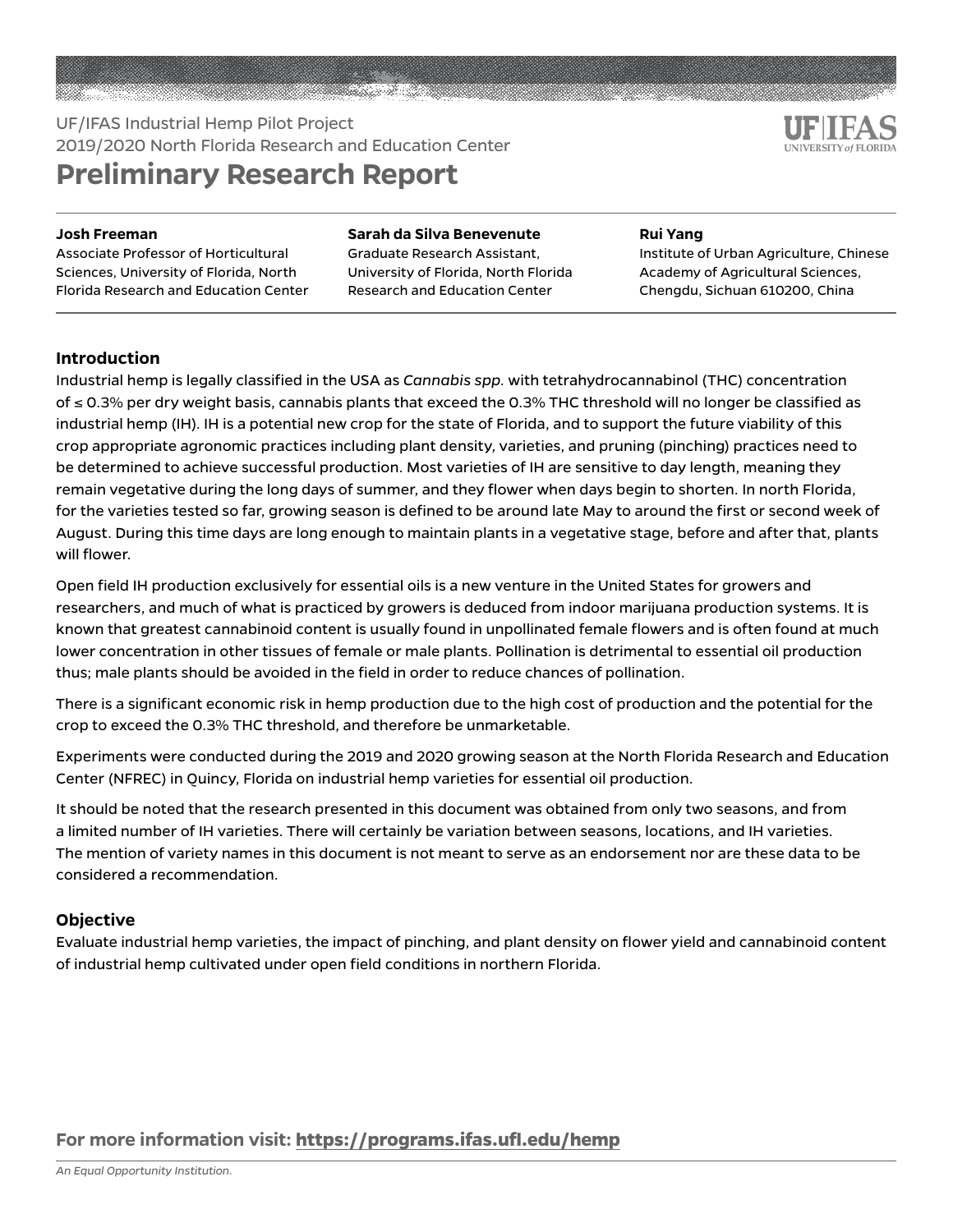#### **Materials and Methods**

For all field experiments, feminized seeds were germinated and grown in a greenhouse with supplemental lighting using peat based potting media. Seedlings were produced in 128 cell trays with only half of the tray planted to increase space for each seedling. Uniform seedlings were transplanted to the field at around 21 days after seeding on July 3, 2019 and July 14, 2020. All experiments were produced utilizing raised beds and the plasticulture production system that is typical for many vegetable crops. Raised beds were 8 in tall and 30 in wide and were covered with white colored plastic to reduce the soil temperature. Fertilizer (N-P<sub>2</sub>O<sub>5</sub>-K<sub>2</sub>O: 10-10-10) was applied under the plastic prior to planting and soluble fertilizer was delivered through the irrigation system during the growing season. Total fertilizer application for the season was 150, 100, and 200 lb/acre for N, P<sub>2</sub>O<sub>5</sub>, and K<sub>2</sub>O, respectively for each growing season. Irrigation was provided to the crop, up to 1.25 acre inches per week, through a single drip tubing located under the plastic.

### **Variety Study**

As with any crop variety selection is critical to achieve successful production. However, there is no history of IH in this area, so growers don't have the necessary information to make decisions on variety selection, planting date, plant density, or other crop management practices. In 2020, eight day-length sensitive IH varieties (Cherry Blossom, Cherry Wine, Berry Blossom, Hot Blonde, Cinderella Story, Cloud Berry, Queen Dream, Cherry Blonde) were evaluated. Seedlings were transplanted to the field on July 14th and plants were harvested on October 1st, 2020. For this study plants were spaced 3 ft within the row and rows were spaced 6 ft apart (~2420 plants per acre). Flowering began around August 13th, and all varieties initiated flowering within one week of each other. Plants were harvested based on pre-harvest THC sampling, dried in a forced-air drier at 130°F for 72 h, flowers were removed by hand and flower yield was recorded. Flowers and leaves were then ground into fine powder for cannabinoid analysis.

USDA allows a measurement of "uncertainty" (analytical error) in addition to the result. The analytical method used in our study has an uncertainty of 0.05%, therefore, the THC threshold of 0.35% was used in the following comparison.

All tested varieties in this trial tested above THC threshold upon harvest. No differences in THC, CBD and other cannabinoids were observed among the tested varieties. Weekly testing was performed to evaluate the THC concentration and THC threshold was exceed around 3-5 weeks post flowering initiation, which was similar to the 2019 season. For most of the varieties tested, when THC concentration goes above the threshold it doesn't go back below this limit. Growers should carefully monitor THC concentrations to avoid having crops exceed THC threshold.

|                    | <b>Flower yield</b> | <b>Total THC</b> | <b>Total CBD</b>   | <b>Total CBC</b> | <b>Total CBG</b> |  |  |  |
|--------------------|---------------------|------------------|--------------------|------------------|------------------|--|--|--|
| <b>Variety</b>     | lb/ acre            | -% dry weight-   |                    |                  |                  |  |  |  |
| Cherry Blonde      | 1932 a              | 0.56             | 12.6               | 0.56             | 0.30             |  |  |  |
| Cinderella Story   | 1761 ab             | 0.55             | 12.2               | 0.60             | 0.19             |  |  |  |
| Cloud Berry        | 1712 ab             | 0.50             | 11.3               | 0.57             | 0.23             |  |  |  |
| Cherry Blossom     | 1693 ab             | $0.43^{ns}$      | 10.1 <sup>ns</sup> | $0.54^{ns}$      | $0.22^{ns}$      |  |  |  |
| <b>Oueen Dream</b> | 1560 ab             | 0.40             | 9.4                | 0.50             | 0.25             |  |  |  |
| Hot Blonde         | 1483 bc             | 0.44             | 10.1               | 0.49             | 0.20             |  |  |  |
| <b>Cherry Wine</b> | 1371 bc             | 0.45             | 10.3               | 0.55             | 0.21             |  |  |  |
| Berry Blossom      | 1158 c              | 0.41             | 9.3                | 0.43             | 0.19             |  |  |  |

*Flower yield and cannabinoid concentration of industrial hemp grown in Quincy, FL during 2020.*

*ns = no statistically significant differences detected, means are to be compared within columns.*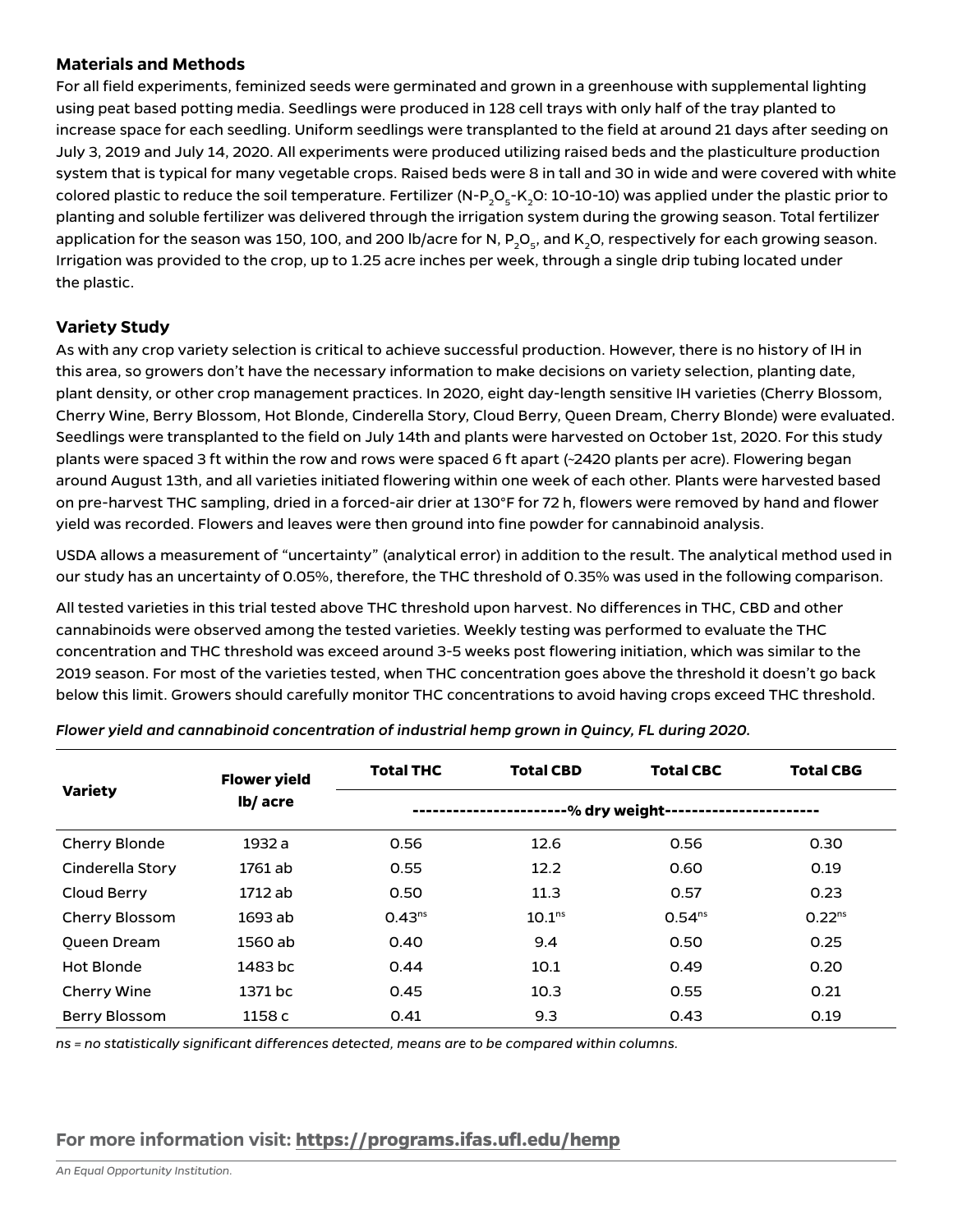### **THC and CBD Development**

Prior to harvest, flower samples were taken from the top 8" of plants from each variety on a weekly basis and tested for cannabinoid concentration. Our goal with these samples was to time our harvest where THC concentration was below the established threshold. Results showed that both total CBD and total THC content increased with time, as flowers mature.

We noticed a significant increase in total THC between 24 and 30 days after flowering initiation, in which total THC content in Cherry Blossom, Cherry Wine, Hot Blonde, and Cherry Blonde went above the legal threshold. The total THC content in other tested varieties went above the threshold in the following week, between 30 and 40 days after flowering. Once THC content in industrial hemp plants goes above threshold it rarely goes back below threshold in the following weeks. Only in two varieties (Cherry Wine and Berry Blossom) did the THC content decrease from one week to next.

This data illustrates the need to sample industrial hemp frequently prior to harvest to maintain a legal, marketable crop.



*DAF = days after flowering. DAF = days after flowering.*

#### **Pinching Study**

A common practice among cannabis producers is to remove (known as pinching or topping) the apical meristem in the main shoot of the plant in early stages of plant development to improve flower formation on lateral branches and increase flower yield per plant. However, in high CBD type industrial hemp varieties grown in open field conditions, its unknown if this practice would have any effect on yield or cannabinoid content.

Two day-length sensitive varieties, Cherry Blossom (CBL) and Cherry Wine (CW) were evaluated due to their popularity among growers, and availability of feminized seeds. Pinching was performed 21-27 days after transplanting (DAT), with the apical meristem plus 2-3 subsequent internodes removed with pruning shears. Plants were spaced 5 ft apart within row and rows 6 ft apart, resulting in 1450 plants per acre.

Plants were harvested 8 weeks after anthesis, dried in a forced-air drier at 130°F for 72 h, flowers were removed by hand and flower yield was recorded. Flowers and leaves were then ground into fine powder for cannabinoid analysis.

In 2019, plant height and flower yield were significantly greater than those in 2020, which could be due to a later planting date in 2020. Previous research has demonstrated that early planting dates may result in greater flower yield compared to late planting dates in northern Florida. In 2019, CBL had greater plant height, and flower yield compared to CW, but no difference was observed in THC and CBD content among the two varieties. However, in 2020 while plant height, and flower yield did not significantly differ between the two varieties, total THC and CBD was significantly greater in CBL compared to CW.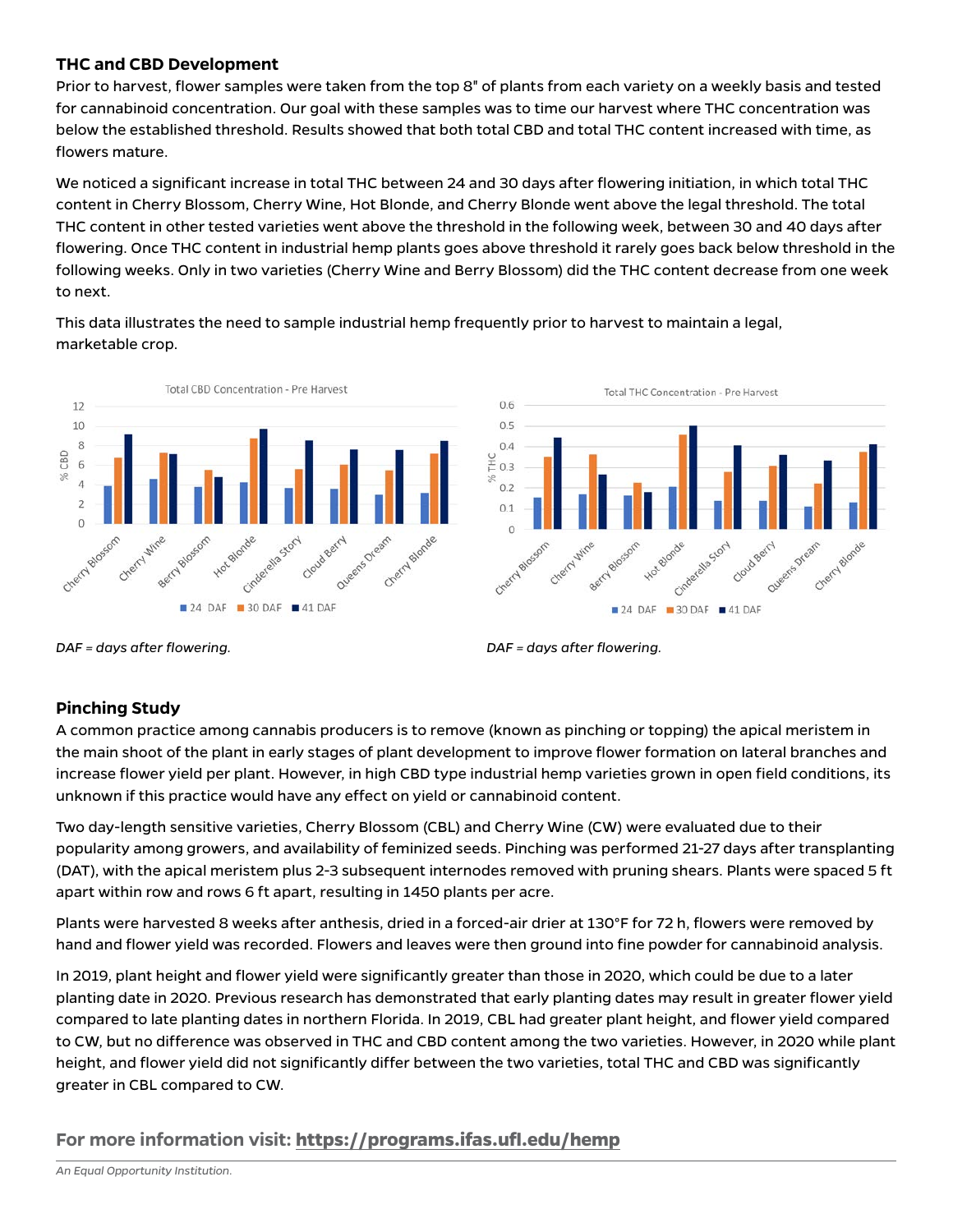*The effect of industrial hemp variety on plant height, flower yield, and cannabinoid concentration from experiments conducted in Quincy, FL during 2019 and 2020.*

| <b>Year and</b><br>variety | <b>Plant height</b> | <b>Flower yield</b> | <b>Total THC</b> | <b>Total CBD</b> | <b>Total CBC</b> | <b>Total CBG</b> |  |
|----------------------------|---------------------|---------------------|------------------|------------------|------------------|------------------|--|
|                            | inches              | (lb/ plant)         | -% dry weight-   |                  |                  |                  |  |
| 2019                       |                     |                     |                  |                  |                  |                  |  |
| <b>CBL</b>                 | 53.5a               | 1.96a               | 0.561a           | 11.454 a         | $0.712^{ns}$     | $0.242^{ns}$     |  |
| <b>CW</b>                  | 47.2 b              | 1.52 <sub>b</sub>   | 0.510a           | 10.950 a         | 0.774            | 0.230            |  |
| 2020                       |                     |                     |                  |                  |                  |                  |  |
| <b>CBL</b>                 | 35.8c               | 0.85c               | 0.541a           | 12.614a          | 0.780            | 0.274            |  |
| <b>CW</b>                  | 36.6c               | 0.88c               | 0.316 b          | 7.953 b          | 0.658            | 0.189            |  |

*ns = no statistically significant differences detected.*

There was no interaction between IH variety, pinching, and year, so the data were combined to illustrate the main impact of pinching. Pinching showed no significant effect on yield traits or total cannabinoid concentration except that pinched plants were shorter relative to non-pinched plants. Since pinching can increase labor expenses, a lack of yield improvement could lower the overall economic return.

*The effect of pinching on yield and cannabinoid concentration of industrial hemp grown in Quincy, FL during 2019 and 2020.*

| <b>Treatment</b> | <b>Plant height</b> | <b>Flower yield</b><br>(lb/ plant) | <b>Total THC</b>    | <b>Total CBD</b> | <b>Total CBC</b>    | <b>Total CBG</b>    |
|------------------|---------------------|------------------------------------|---------------------|------------------|---------------------|---------------------|
|                  | inches              |                                    | -----------------   |                  |                     |                     |
| Non-pinched      | 46.0 a              | 1.32 <sup>ns</sup>                 | 0.527 <sup>ns</sup> | $11.225^{ns}$    | 0.789 <sup>ns</sup> | 0.257 <sup>ns</sup> |
| Pinched          | 41.3 b              | 1.33                               | 0.488               | 10.703           | 0.696               | 0.217               |

*ns = no statistically significant differences detected.*

#### **Plant Density Study**

Appropriate plant density is a critical factor that can affect crop yield, and consequently, profitability. Currently, in the southeast USA, industrial hemp fields for essential oil production are established between 1,000 and 2,000 plants per acre but it is still unknow if that is the most appropriate plant density. For the plant density study, only Cherry Wine (CW) was evaluated. Four plant densities, including 1210, 1613, 2420, and 4840 plants per acre were achieved by using different in-row spacing (1.5, 3.0, 4.5, and 6.0 ft). Rows were spaced 6ft apart. Seedlings were transplanted to the field at around 21 days after seeding on July 3, 2019 and July 14, 2020.

*The effect of plant density on yield and cannabinoid concentration of industrial hemp grown in Quincy, FL during 2019 and 2020.*

| <b>Plant</b><br>density<br>plants/acre | <b>Plant height</b><br>inches | <b>Flower yield</b><br>lb/plant | <b>Flower yield</b> | <b>Total THC</b> | <b>Total CBG</b>     |                |              |
|----------------------------------------|-------------------------------|---------------------------------|---------------------|------------------|----------------------|----------------|--------------|
|                                        |                               |                                 | lb/acre             |                  |                      | -% dry weight- |              |
| 1210                                   | 39.7 <sup>ns</sup>            | 0.9a                            | 1267 c              | $0.489^{ns}$     | 10.798 <sup>ns</sup> | $0.729^{ns}$   | $0.193^{ns}$ |
| 1613                                   | 40.1                          | 0.9a                            | 1497 c              | 0.464            | 10.175               | 0.710          | 0.199        |
| 2420                                   | 41.3                          | 0.89a                           | 2108 b              | 0.442            | 10.188               | 0.631          | 0.194        |
| 4840                                   | 42.9                          | 0.6 <sub>b</sub>                | 3482 a              | 0.472            | 10.236               | 0.687          | 0.220        |

*ns = no statistically significant differences detected.*